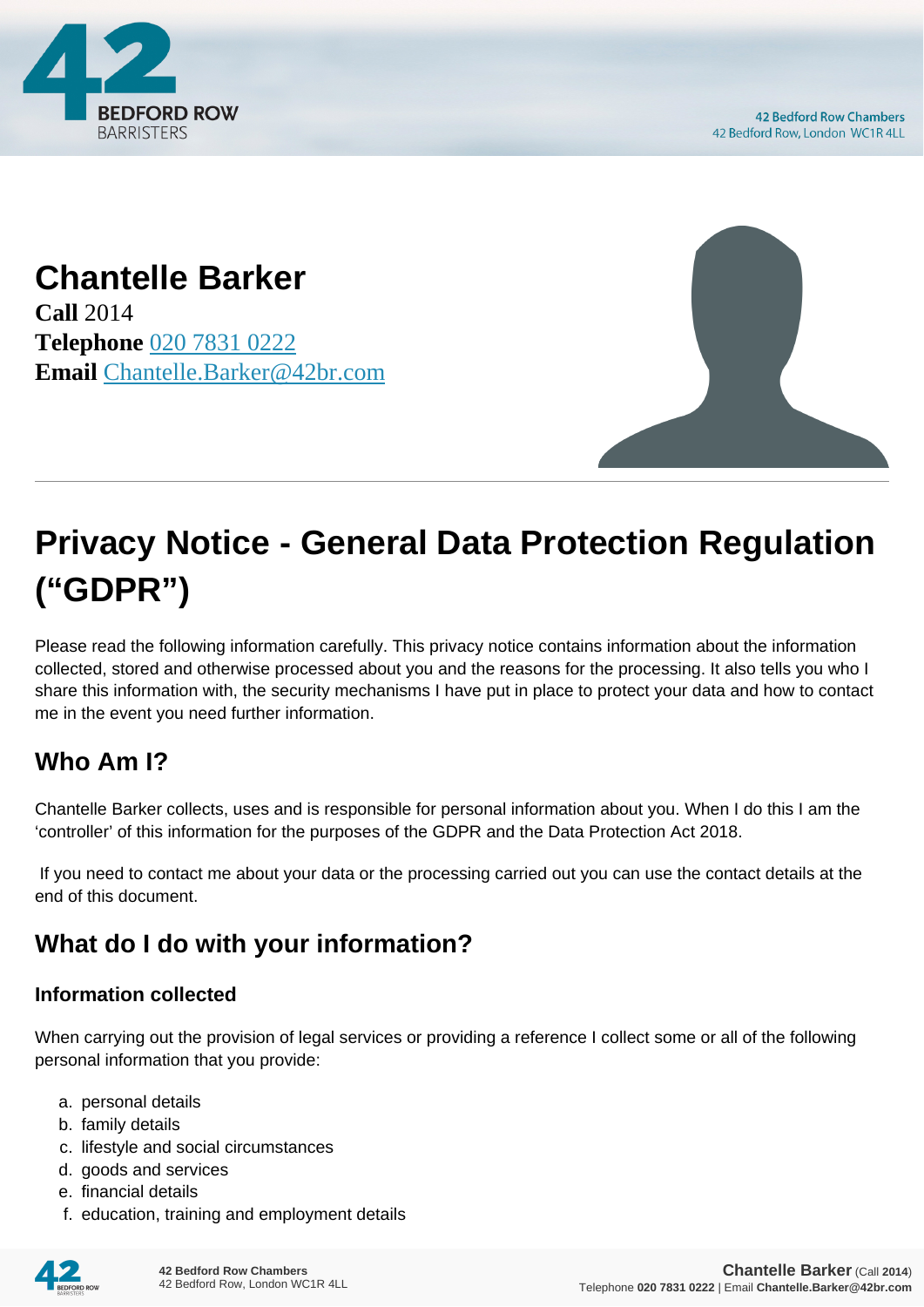

- g. physical or mental health details
- h. racial or ethnic origin
- i. political opinions
- j. religious, philosophical or other beliefs
- k. trade union membership
- l. sex life or sexual orientation
- m. genetic data
- n. biometric data for the purpose of uniquely identifying a natural person
- o. criminal proceedings, outcomes and sentences, and related security measures
- p. other personal data relevant to instructions to provide legal services, including data specific to the instructions in question.

#### **Information collected from other sources.**

The same categories of information may also be obtained from third parties, such as other legal professionals or experts, members of the public, your family and friends, witnesses, courts and other tribunals, investigators, government departments, regulators, public records and registers,

#### **How I use your personal information: Purposes**

I may use your personal information for the following purposes:

- i. to provide legal services to my clients, including the provision of legal advice and representation in courts, tribunals, arbitrations, and mediations
- ii. to keep accounting records and carry out office administration
- iii. to take or defend legal or regulatory proceedings or to exercise a lien
- iv. to respond to potential complaints or make complaints
- v. to check for potential conflicts of interest in relation to future potential cases
- vi. to promote and market my services
- vii. to carry out anti-money laundering and terrorist financing checks
- viii. to train other barristers and when providing work-shadowing opportunities
- ix. to respond to requests for references
- x. when procuring goods and services
- xi. to publish legal judgments and decisions of courts and tribunals
- xii. as required or permitted by law.

#### **Whether information has to be provided by you, and why**

If I have been instructed by you or on your behalf on a case or if you have asked for a reference, your personal information has to be provided, to enable me to provide you with advice or representation or the reference, and to enable me to comply with my professional obligations, and to keep accounting records.

#### **The legal basis for processing your personal information**

I rely on the following as the lawful bases on which I collect and use your personal information:

• If you have consented to the processing of your personal information, then I may process your information

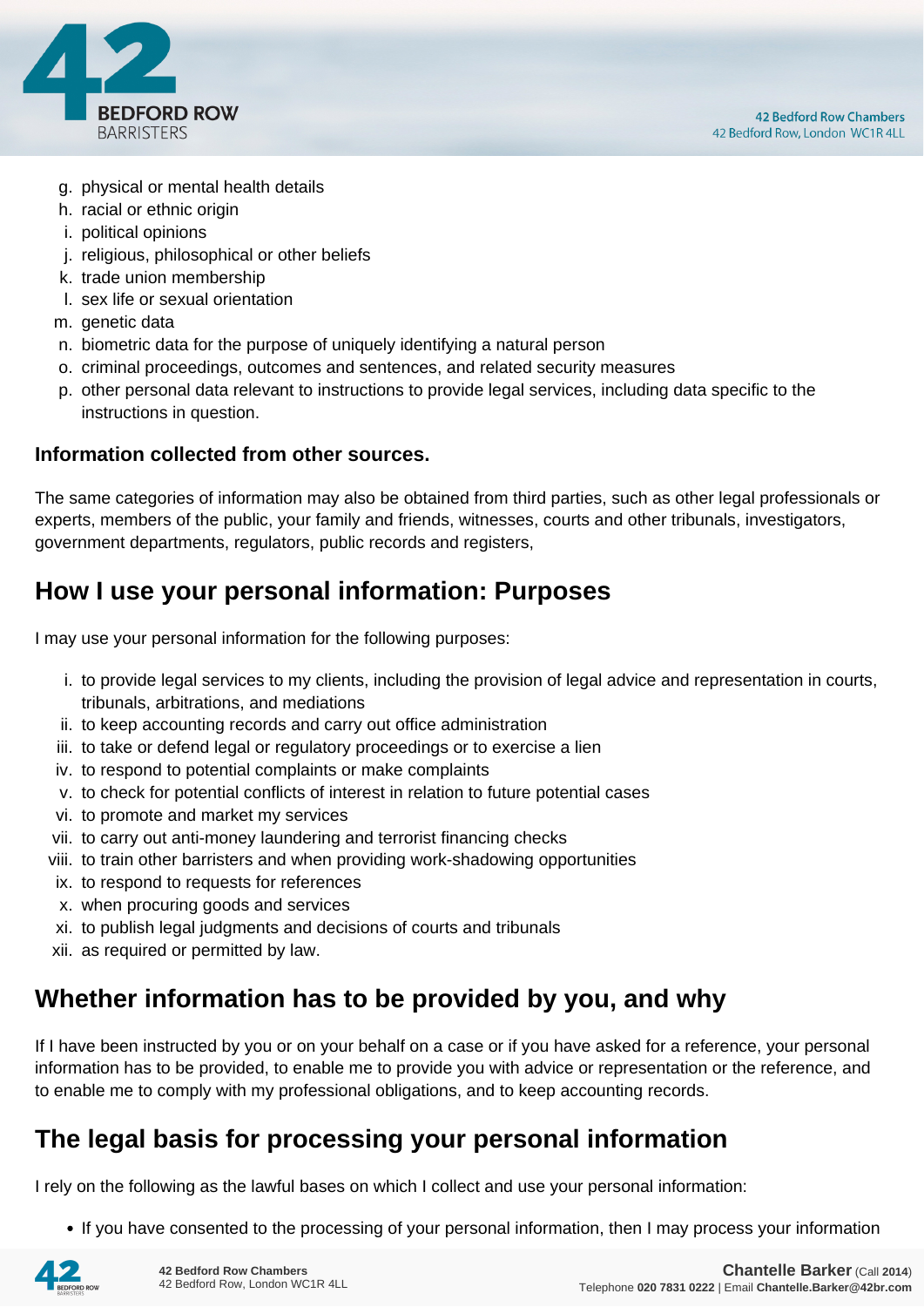

for the Purposes set out above to the extent to which you have consented to me doing so.

- If you are a client, processing is necessary for the performance of a contract for legal services or in order to take steps at your request prior to entering into a contract.
- In relation to information which is in categories (g) to (o) above (these being categories which are considered to include particularly sensitive information and which include information about criminal convictions or proceedings) I rely on your consent for any processing for the purposes set out in purposes (ii), (iv), (vi), (viii) and (ix) above. I need your consent to carry out processing of this data for these purposes. However, if you do not consent to processing for purposes (iv) and (ix) (responding to potential complaints and providing a reference) I will be unable to take your case or to provide a reference. This is because I need to be able to retain all the material about your case until there is no prospect of a complaint and to provide an informed and complete reference.
- In relation to information in categories (g) to (o) above (these being categories which are considered to be particularly sensitive information and include information about criminal convictions or proceedings), I am entitled by law to process the information where the processing is necessary for legal proceedings, legal advice, or otherwise for establishing, exercising or defending legal rights.
- In relation to information which is not in categories (g) to (o) above, I rely on my legitimate interest and/or the legitimate interests of a third party in carrying out the processing for the Purposes set out above.
- In certain circumstances processing may be necessary in order that I can comply with a legal obligation to which I am subject (including carrying out anti-money laundering or terrorist financing checks).
- The processing is necessary to publish judgments or other decisions of courts or tribunals.

# **Who will I share your personal information with?**

 If you are a client, some of the information you provide will be protected by legal professional privilege unless and until the information becomes public in the course of any proceedings or otherwise. As a barrister I have an obligation to keep your information confidential, except where it otherwise becomes public or is disclosed as part of the case or proceedings.

It may be necessary to share your information with the following:

- data processors, such as my Chambers staff, IT support staff, email providers, data storage providers
- other legal professionals
- experts and other witnesses
- prosecution authorities
- courts and tribunals
- the staff in my chambers
- trainee barristers
- lay clients
- family and associates of the person whose personal information I am processing
- in the event of complaints, the Head of Chambers, other members of Chambers who deal with complaints, the Bar Standards Board, and the Legal Ombudsman
- other regulatory authorities
- current, past or prospective employers
- education and examining bodies
- business associates, professional advisers and trade bodies, e.g. the Bar Council
- the intended recipient, where you have asked me to provide a reference.
- the general public in relation to the publication of legal judgments and decisions of courts and tribunals .

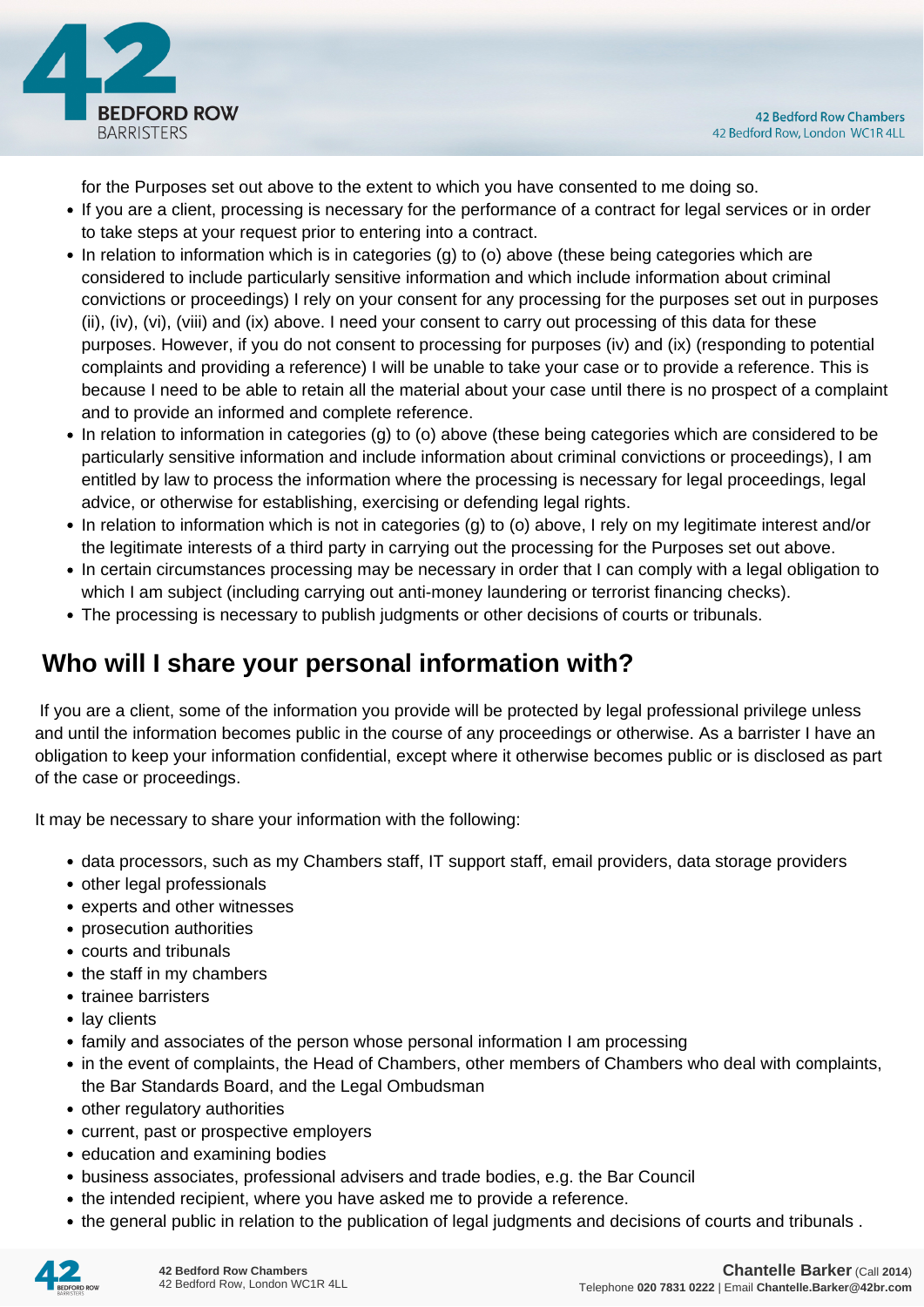

I may be required to provide your information to regulators, such as the Bar Standards Board, the Financial Conduct Authority or the Information Commissioner's Office. In the case of the Information Commissioner's Office, there is a risk that your information may lawfully be disclosed by them for the purpose of any other civil or criminal proceedings, without my consent or yours, which includes privileged information.

I may also be required to disclose your information to the police or intelligence services, where required or permitted by law.

# **Sources of information**

The personal information I obtain may include information which has been obtained from:

- other legal professionals
- experts and other witnesses
- prosecution authorities
- courts and tribunals
- trainee barristers
- lay clients
- family and associates of the person whose personal information I am processing
- in the event of complaints, the Head of Chambers, other members of Chambers who deal with complaints, the Bar Standards Board, and the Legal Ombudsman
- other regulatory authorities
- current, past or prospective employers
- education and examining bodies
- business associates, professional advisers and trade bodies, e.g. the Bar Council
- the intended recipient, where you have asked me to provide a reference.
- the general public in relation to the publication of legal judgments and decisions of courts and tribunals .
- data processors, such as my Chambers staff, IT support staff, email providers, data storage providers and typists
- public sources, such as the press, public registers and law reports.

# **Transfer of your information outside the European Economic Area (EEA)**

This privacy notice is of general application and as such it is not possible to state whether it will be necessary to transfer your information out of the EEA in any particular case or for a reference. However, if you reside outside the EEA or your case or the role for which you require a reference involves persons or organisations or courts and tribunals outside the EEA then it may be necessary to transfer some of your data to that country outside of the EEA for that purpose. If you are in a country outside the EEA or if the instructions you provide come from outside the EEA then it is inevitable that information will be transferred to those countries. If this applies to you and you wish additional precautions to be taken in respect of your information please indicate this when providing initial instructions.

Some countries and organisations outside the EEA have been assessed by the European Commission and their data protection laws and procedures found to show adequate protection. The list can be found here. Most do not. If your information has to be transferred outside the EEA, then it may not have the same protections and you

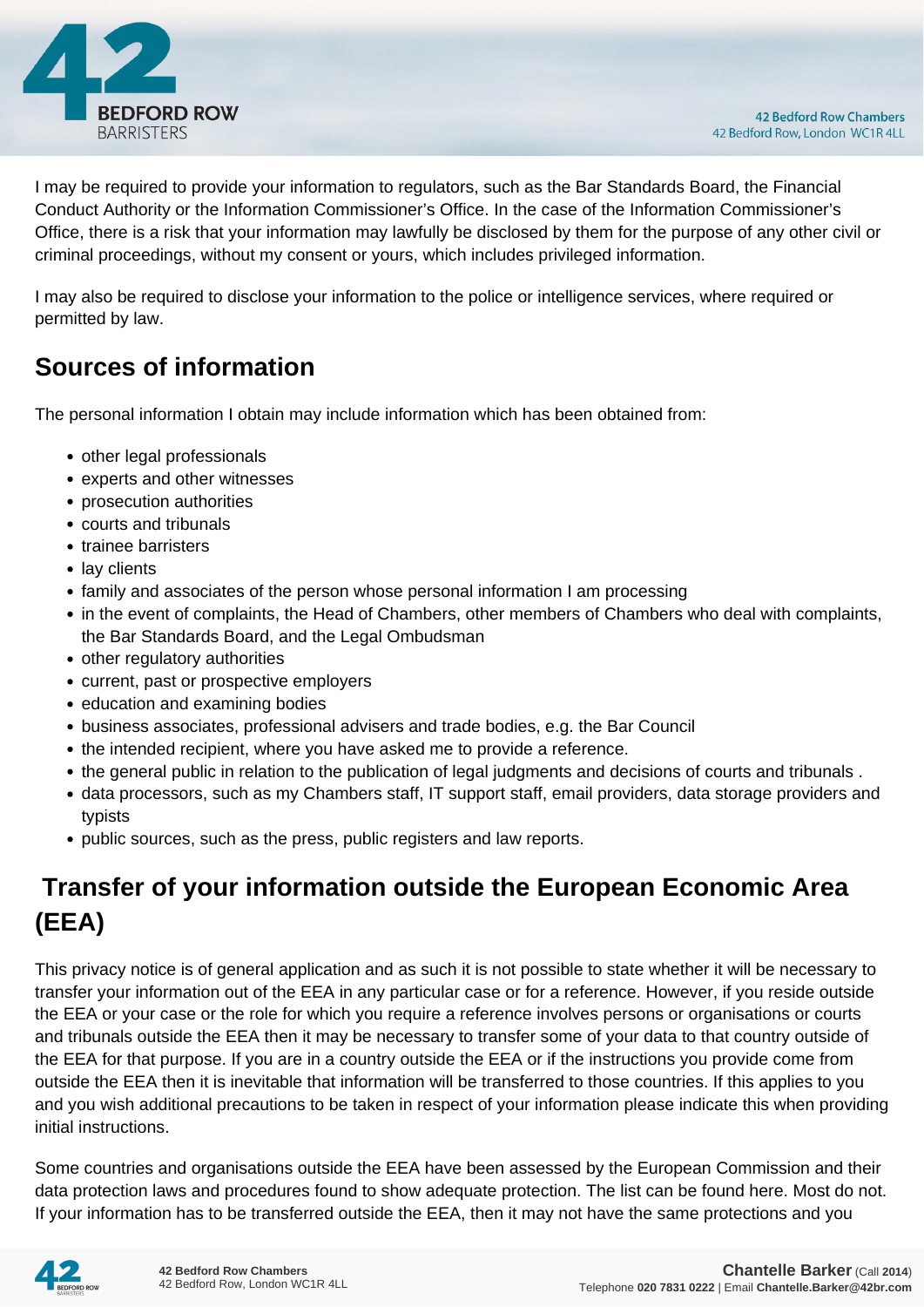

may not have the same rights as you would within the EEA.

I may transfer your personal information to the following which are located outside the European Economic Area (EEA):

cloud data storage services based in the USA who have agreed to comply with the EU-

U.S. Privacy Shield, in order to enable me to store your data and/or backup copies of your data so that I may access your data when I need to. The USA does not have the same data protection laws as the EU but the EU-U.S. Privacy Shield has been recognised by the European Commission as providing adequate protection. To obtain further details of that protection see [https://ec.europa.eu/info/law/law-topic/data- protection/data-transfers](https://ec.europa.eu/info/law/law-topic/data- protection/data-transfers-outside-eu/eu-us-privacy-shield_en)[outside-eu/eu-us-privacy-shield\\_en.](https://ec.europa.eu/info/law/law-topic/data- protection/data-transfers-outside-eu/eu-us-privacy-shield_en)

cloud data storage services based in Switzerland, in order to enable me to store your data and/or backup copies of your data so that I may access your data when I need to. Switzerland does not have the same data protection laws as the EU but has been recognised by the European Commission as providing adequate protection; see https://ec.europa.eu/info/law/law-topic/data-protection/data-transfers-outsideeu/adequacy-protection-personal-data-non-eu-countries\_en.

If I decide to publish a judgment or other decision of a Court or Tribunal containing your information then this will be published to the world.

I will not otherwise transfer personal information outside the EEA except as necessary for providing legal services or for any legal proceedings.

If you would like any further information please use the contact details at the end of this document.

# **How long will I store your personal data?**

I will normally store all your information:

- For 16 years from the last work done on a case. This is because it may be needed for potential legal proceedings. At this point any further retention will be reviewed and the data will be marked for deletion or marked for retention for a further period. The latter retention period is likely to occur only where the information is needed for legal proceedings, regulatory matters or active complaints. Deletion will be carried out (without further notice to you) as soon as reasonably practicable after the data is marked for deletion.
- Names and contact details held for marketing purposes will be stored indefinitely or until I or my clerks become aware or are informed that the individual has ceased to be a potential client.

# **Consent**

As explained above, I am relying on your explicit consent to process your information in categories (g) to (o) above. You provided this consent when you agreed that I would provide legal services/you asked me to provide a reference.

You have the right to withdraw this consent at any time, but this will not affect the lawfulness of any processing activity I have carried out prior to you withdrawing your consent. However, where I also rely on other bases for

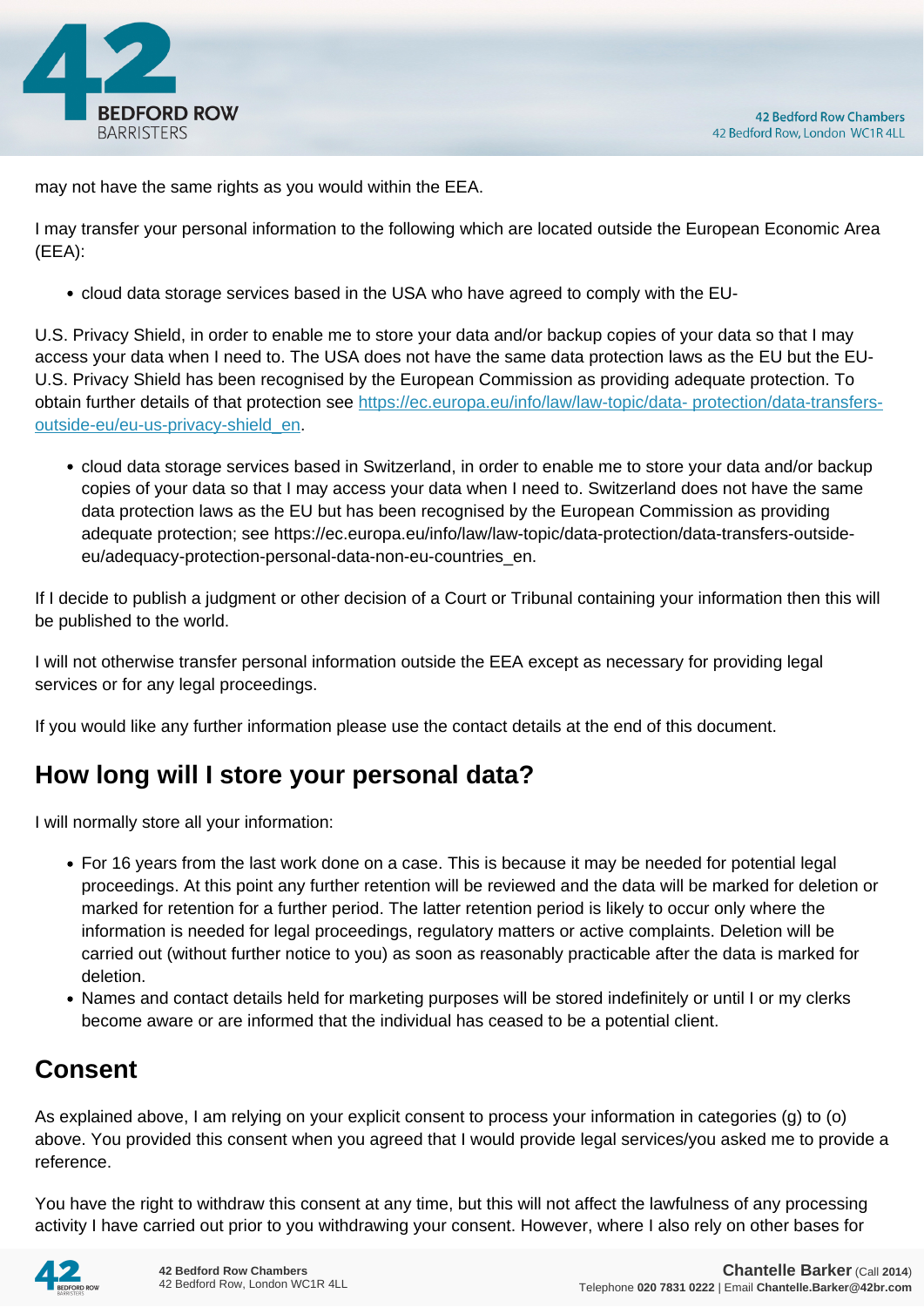

processing your information, you may not be able to prevent processing of your data. For example, if you have asked me to work for you and I have spent time on your case, you may owe me money which I will be entitled to claim.

If there is an issue with the processing of your information, please contact my clerks using the contact details below.

# **Your Rights**

Under the GDPR, you have a number of rights that you can exercise in certain circumstances. These are free of charge. In summary, you may have the right to:

- Ask for access to your personal information and other supplementary information;
- Ask for correction of mistakes in your data or to complete missing information I hold on you;
- Ask for your personal information to be erased, in certain circumstances;
- Receive a copy of the personal information you have provided to me or have this information sent to a third party. This will be provided to you or the third party in a structured, commonly used and machine readable format, e.g. a Word file;
- Object at any time to processing of your personal information for direct marketing;
- Object in certain other situations to the continued processing of your personal information;
- Restrict my processing of your personal information in certain circumstances;
- Request not to be the subject to automated decision-making which produces legal effects that concern you or affects you in a significant way.

If you want more information about your rights under the GDPR please see the Guidance from the Information Commissioners Office on Individual's rights under the GDPR.

If you want to exercise any of these rights, please:

- Use the contact details at the end of this document;
- I may need to ask you to provide other information so that you can be identified;
- Please provide a contact address so that you can be contacted to request further information to verify your identity;
- Provide proof of your identity and address;
- State the right or rights that you wish to exercise.

I will respond to you within one month from when I receive your request.

#### **Marketing Emails**

Please note if you wish to unsubscribe from any marketing emails that you have previously received and/or signed up for, you can do so by emailing: clerks@42br.com

Please note it may take up to 30 days for this to become effective.